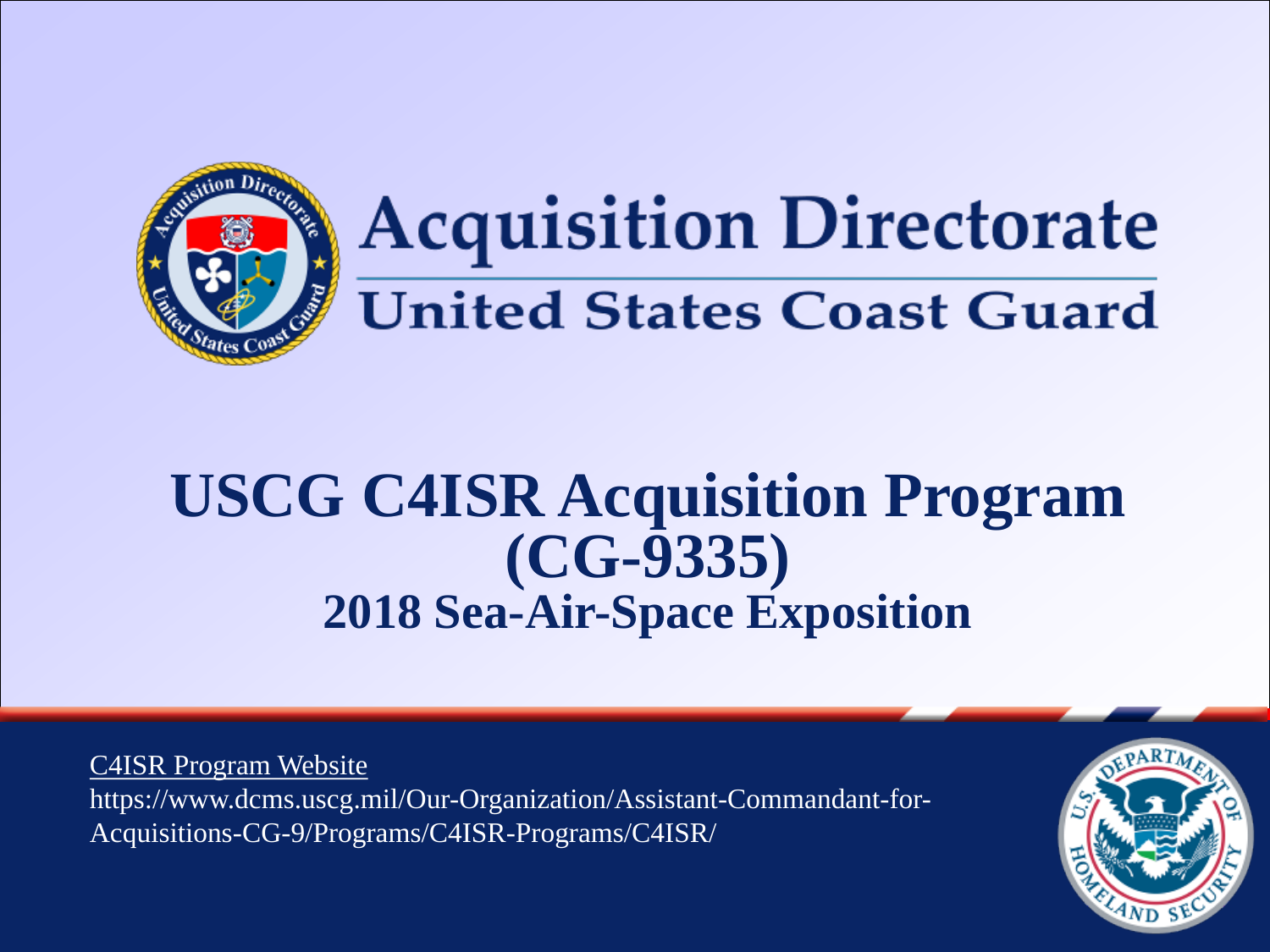### **C4ISR Program Overview**

### *Mission*

*Acquire and deliver more capable, integrated, and interoperable C4ISR systems that support Coast Guard operational forces in executing missions effectively and efficiently.* 

### **Sea Commander:**

Integrated Command & Control baseline for National Security Cutter (NSC)

### **SeaWatch:**

Integrated Command & Control baseline for Fast Response Cutter (FRC) and future Offshore Patrol Cutter (OPC) & Heavy Polar Icebreaker (HPIB)

### **C4ISR Services:**

- Information Assurance for NSC, OPC, FRC, and Aviation
- Configuration Management
- System Engineering
- Combat/Weapons, Software Safety Authorization & **Cert**
- Test and Evaluation
- Navigation & Communication
- Platform Representatives







1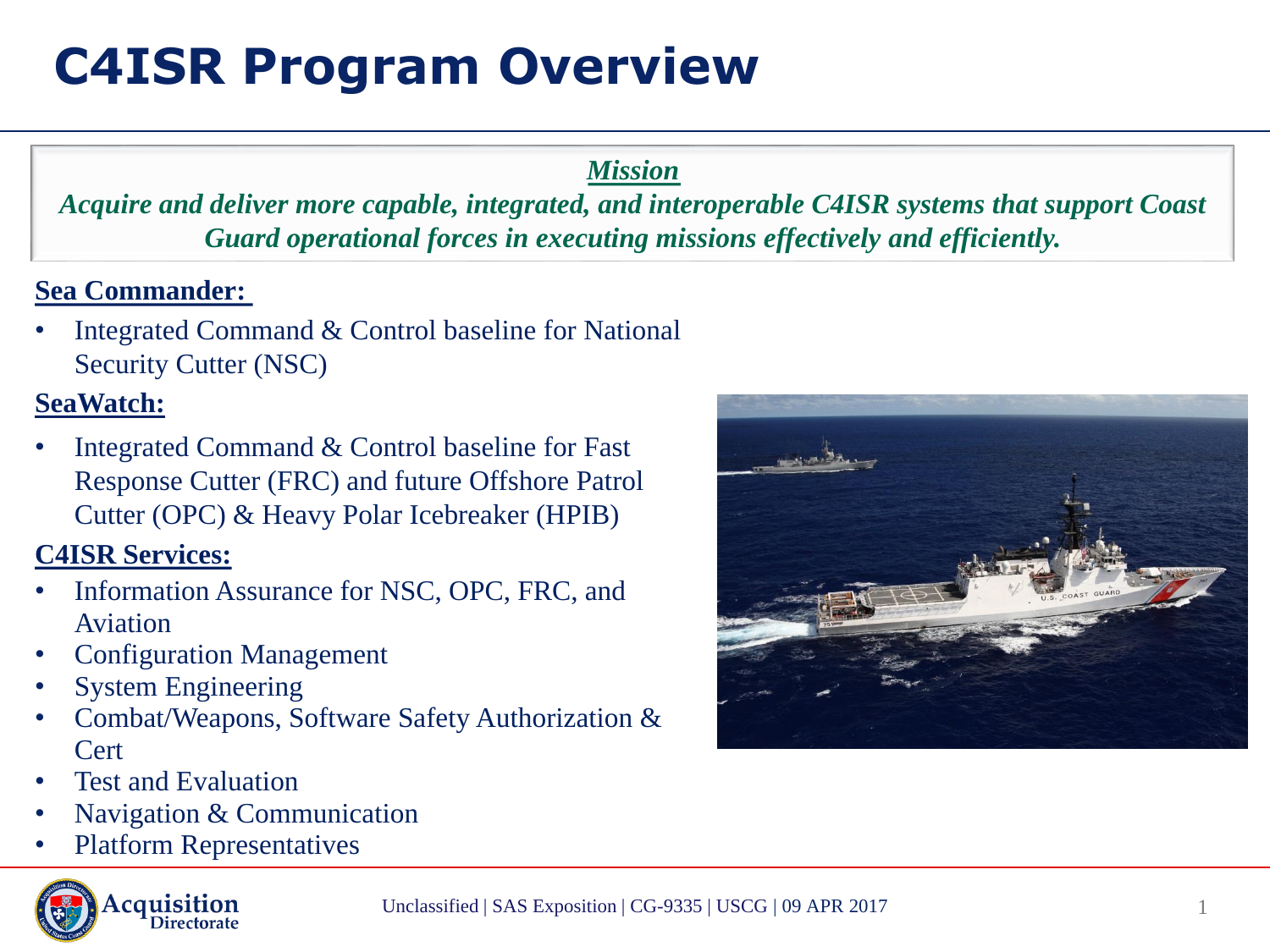## **C4ISR Program Organization**

### **USCG HQ Office:**

- C4ISR Acquisition Program Management
- New Asset Acquisition Management

### **Moorestown, NJ Detachment:**

• Design, develop, integrate, test and deploy NSC C2 system

### **C3CEN Detachment:**

- Design, develop SeaWatch system for FRC and future OPC & HPIB
- Coordinate 270' Medium Endurance Cutter, System Life Extension Program (SLEP) Joint Acquisition Management Activities



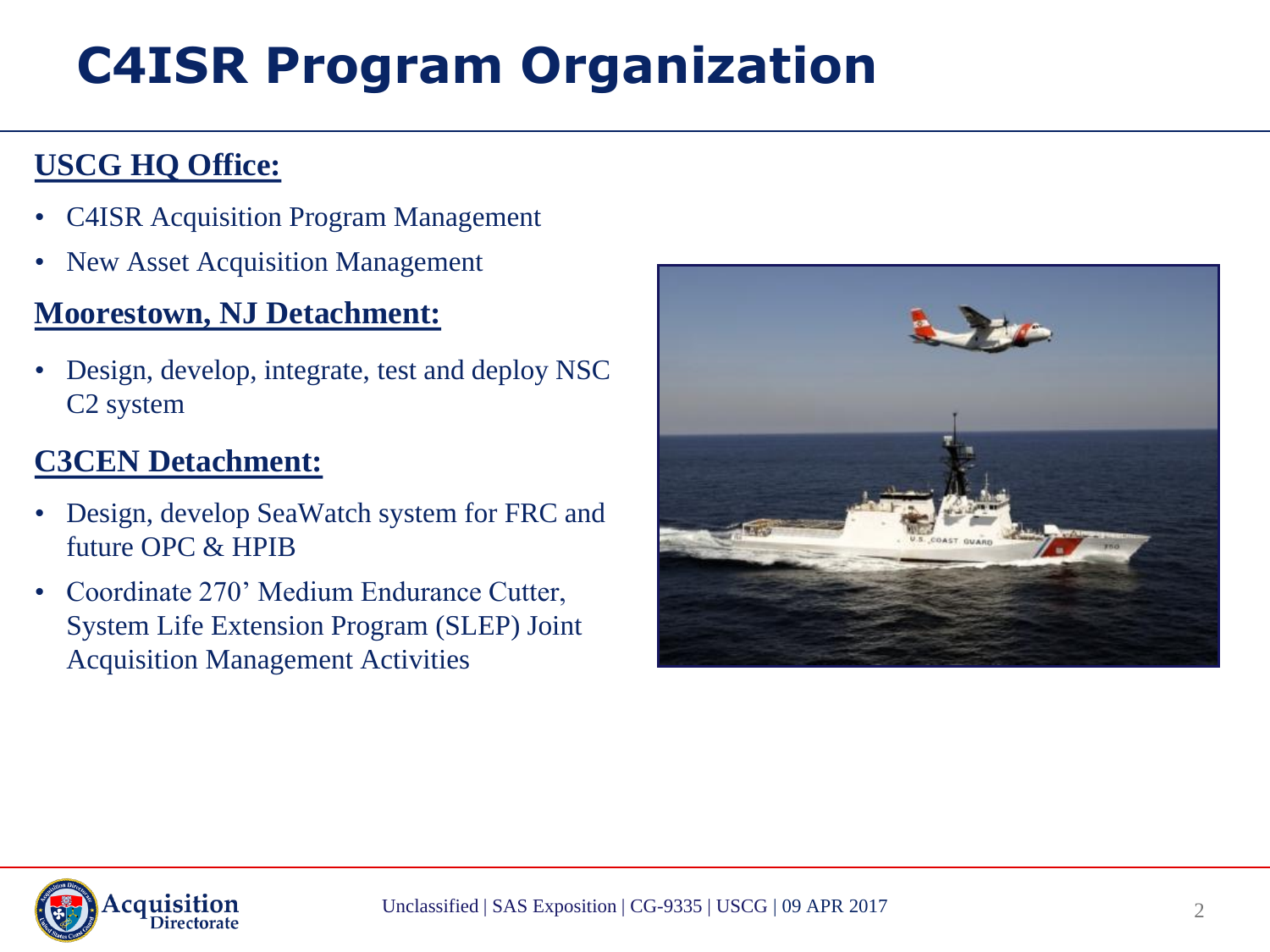## **Program Highlights**

#### **Sea Commander (Aegis Based) Combat System:**

- System integration and upgrades
- Met DoD requirements for WIN 10 Secure Host Baseline (SHB)
- Completed common hardware upgrade & Aegis baseline upgrades on all active NSC's (1-6)
- Supported CGC HAMILTON and JAMES combined Combat Ship System Qualification Trial (CSSQT)

#### **SeaWatch:**

- Delivered new version of SeaWatch v3.0 WIN 10 SHB & Common access card (CAC)/Public Key Infrastructure (PKI)
- Supported OPC SeaWatch implementation design efforts

#### **New Acquisition Support:**

### **OPC**

• Continued OPC Program support for all C4ISR design and procurement efforts

#### **FRC**

- Post delivery C4 systems integration & cybersecurity scans of four hulls
- Assisted in successful award and completion of Phase 2 of FRC contract

#### **HPIB**

- Delivered the final C4ISR design package that was included in HPIB RFP
- Installed Vibration Sensors on CGC POLAR STAR to assist HPIB ship design requirement



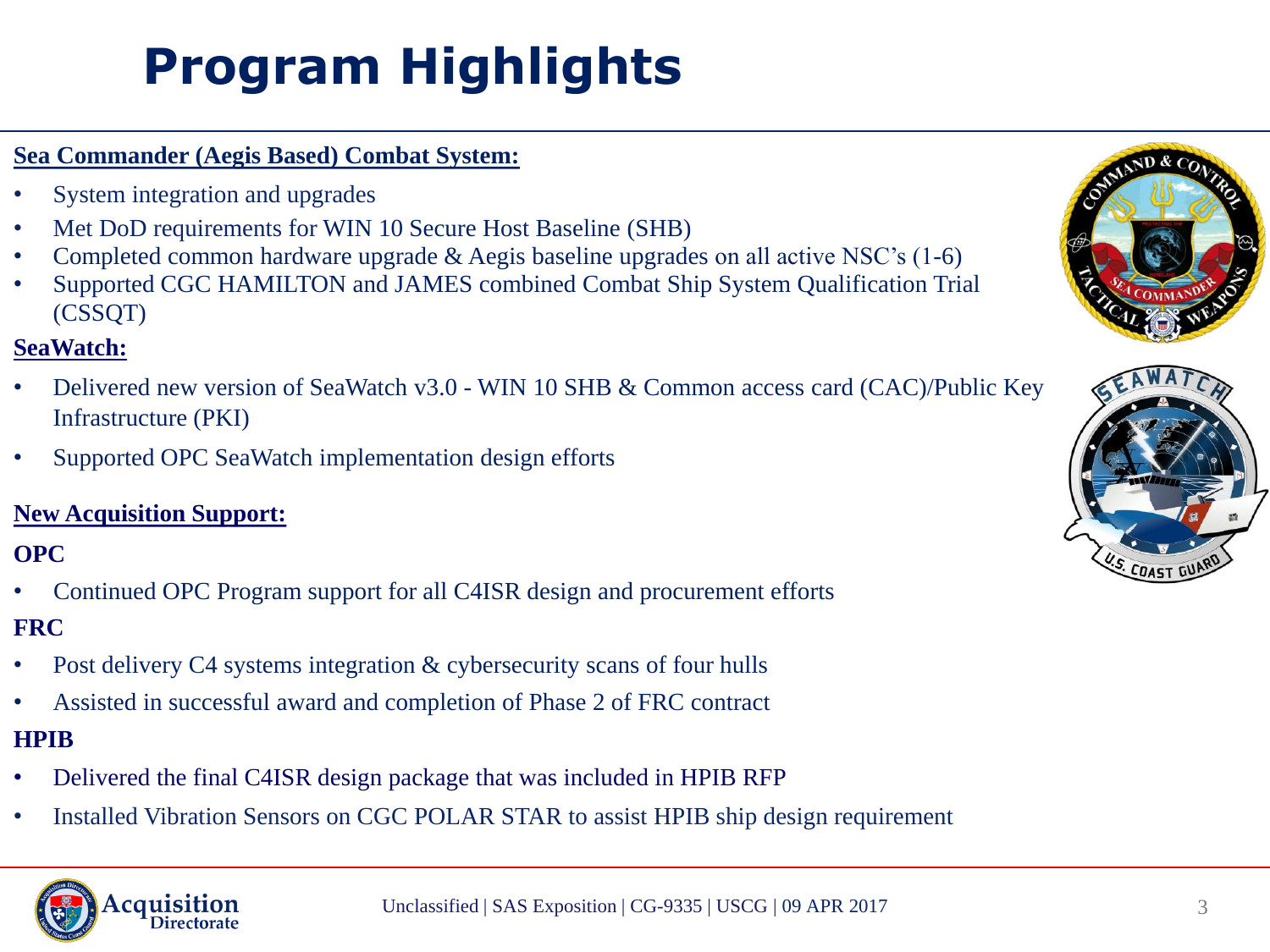## **C4ISR Future Plans (Next 12 Months)**

- Complete Sea Commander upgrade installation at Training Center Petaluma, CA
- Complete development and conduct prototype evaluation of Sea Commander block upgrade with latest U.S. Navy Aegis Baseline and Link (SAT-16)
- Support future NSC cybersecurity testing event
- Support CSSQT test event for CGC HAMILTON and JAMES
- Coordinate SeaWatch upgrades with the final FRC build option
- Finalize design and prototyping of SeaWatch upgrades
- Continue collaboration with other CG programs (OPC, FRC, HPIB, NSC, ISVS, sUAS) to ensure up to date C4ISR technology

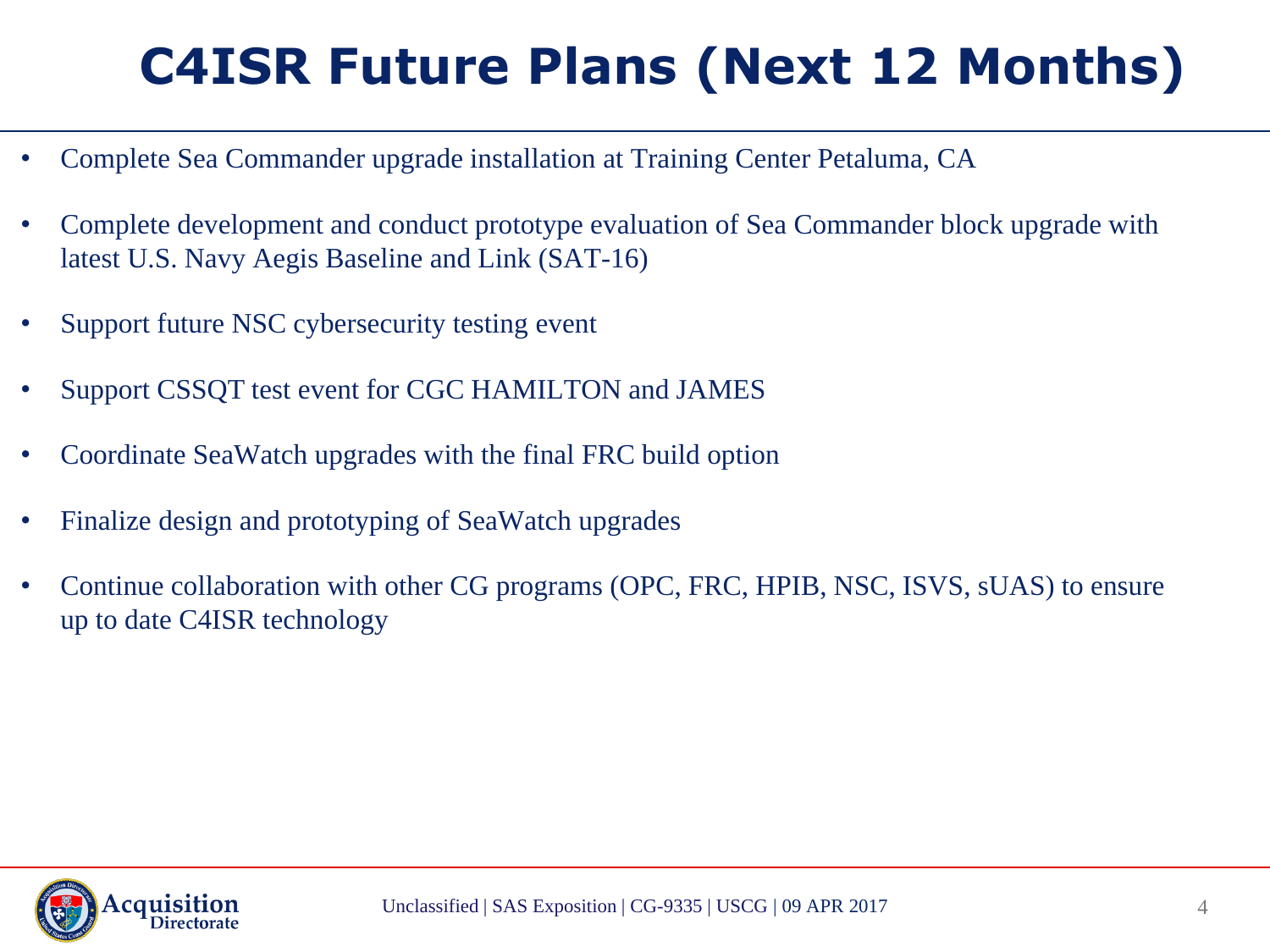### **Summary**

- C4ISR Program is fully supporting NSC and FRC C4ISR needs, post delivery activities, and testing
- C4ISR Program is matrixed with OPC, HPIB sponsors and 270' SLEP program to develop affordable and interoperable C4ISR designs
- Program remains flexible and resourced to fully support current and future Aviation and Surface asset C4ISR requirements





Unclassified | SAS Exposition | CG-9335 | USCG | 09 APR 2017 5